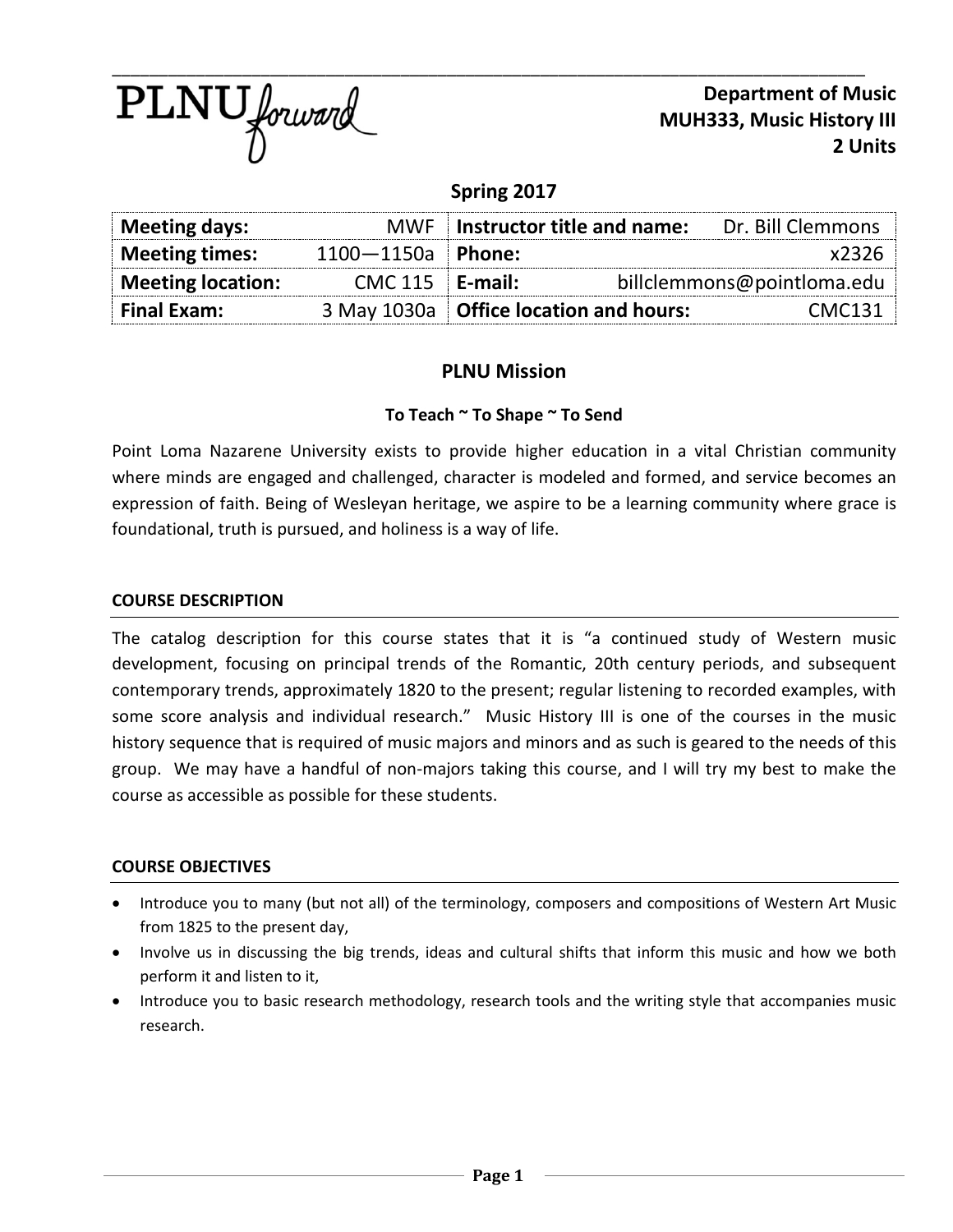- Demonstrate a familiarity with the basic outline of Western Art Music—including terminology, composers and trends—from 1825 to the present day by successfully completing assignments, quizzes and chapter tests,
- Demonstrate an understating of the big themes that inform the music of our eras by posting to our discussion boards, engaging in classroom discussions and completing the listening quizzes,
- Demonstrate the ability to accomplish basic research in music by creating an annotated bibliography generated from the important bibliographic tools of music research including RILM, DDM, Grove's, IIMP and JSTOR,
- Demonstrate that you can engage the music of the Romantic and Modern eras as a performer by studying, analyzing, performing and discussing a composition from this era.

### **COURSE SCHEDULE AND ASSIGNMENTS**

Course timeline and schedule of assignments are maintained on Canvas under the Syllabus heading.

### **REQUIRED TEXTS AND RECOMMENDED STUDY RESOURCES**

We have only a single text for this semester:

Burkholder, J. Peter, Donald J. Grout and Claude V. Palisca. *A History of Western Music*. 10th ed. W. W. Norton and Co. 2016.

There is a companion, multi-CD set that contains the required listening for the course. You are not required to purchase this set as all of the audio and video materials that we will be using will be posted on our website and accessible either through Canvas or Youtube. However, you may find the CD set useful and you are encouraged to purchase it if you have the extra funds available (it is pricey . . .). Also note that there is not much difference between the  $9<sup>th</sup>$  and  $10<sup>th</sup>$  editions of our text. You are welcome to purchase any of these and find your best price. However, be warned that time is of the essence here. Assignments out of the textbook begin immediately (today) and you will not have time to wait 2-3 weeks for a book to be delivered from Singapore in order to save \$25.

| Assignment distribution by percentage:                                                                                |                                 |                                                                                               | <b>Grading Scale</b>                                                          |  |
|-----------------------------------------------------------------------------------------------------------------------|---------------------------------|-----------------------------------------------------------------------------------------------|-------------------------------------------------------------------------------|--|
| Class Discussions and postings<br><b>Final Project</b><br>Unit Tests (4)<br>Online quizzes<br>Mid-Term and Final Exam | 10%<br>15%<br>25%<br>25%<br>25% | $A = 93 - 100$<br>$A = 92 - 90$<br>$B+=87-89$<br>$B = 83 - 86$<br>$B = 80 - 82$<br>$C+=77-79$ | $C = 73 - 76$<br>$C = 70 - 72$<br>$D+=67-69$<br>$D = 63 - 66$<br>$F = 0 - 59$ |  |

#### **ASSESSMENT AND GRADING**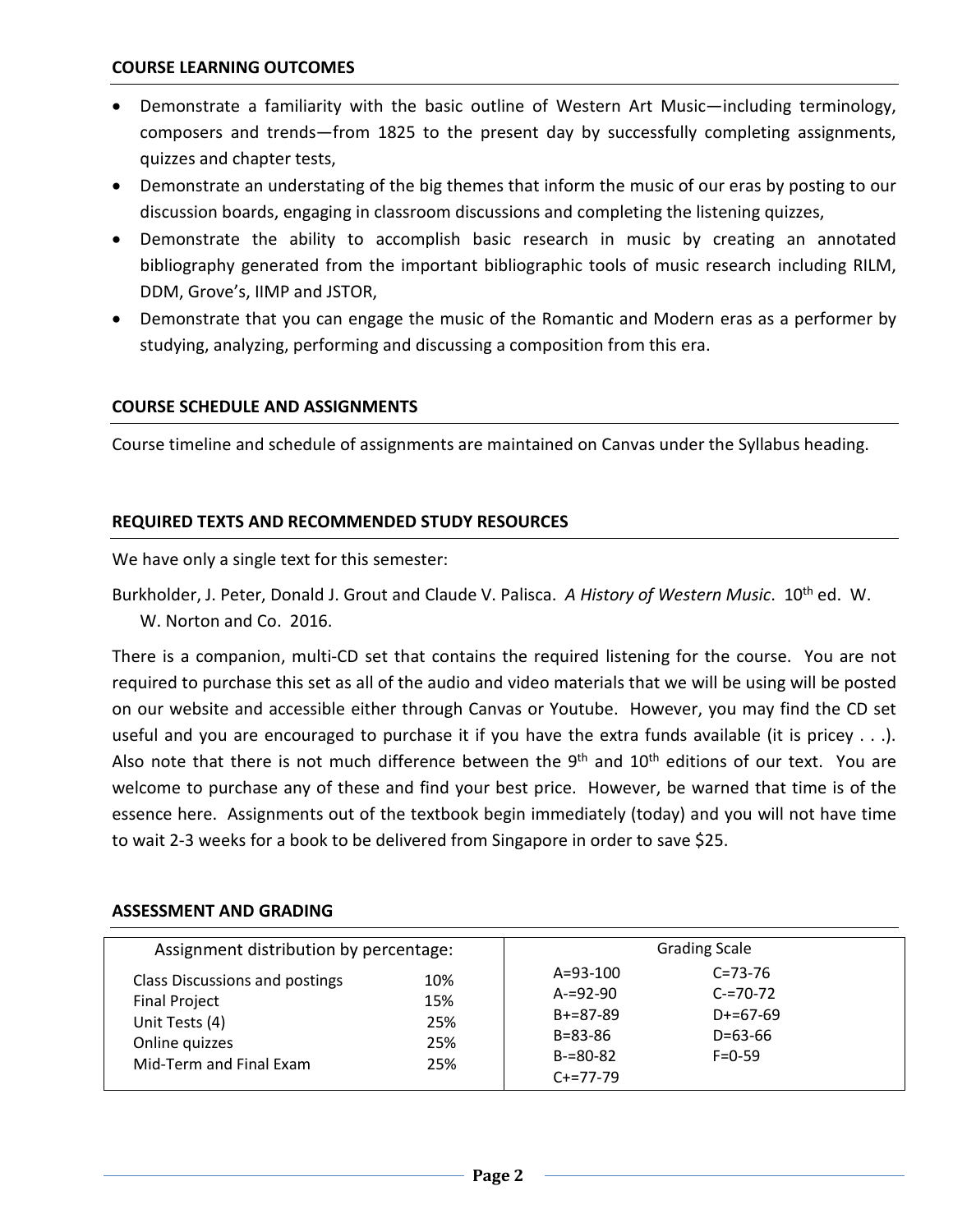#### **FINAL PROJECT AND PRESENTATION**

As with most of the courses offered by the PLNU Department of Music, Music History III maps its objectives to our Departmental Learning Outcomes. Our class objectives map to the LO for all Music Programs that states that students "become conversant with the outline of music history and literature." This LO is assessed through our Final Project which is one of the "signature assignments," or portfolio-level assignments in the Music Department. This semester you are being asked to generate a short lecture performance accompanied by an annotated bibliography, of the type that we often have to give as a part of Graduate Study in music.

The requirements for this project are as follows:

- Pick a composition for your performing area that falls within our time period. You will both study this piece with your applied teacher and work on it in our class. This piece must be submitted to me for approval.
- Acquire a copy of the best performing edition of this work.
- Acquire a copy of the manuscript, first edition and/or sketches of the work.
- Go to SDSU and run a search through RILM to get an overview of the current state of scholarship and the central issues for your composition/composer.
- Follow up your bibliographic search from RILM with other databases, such as DDM, JSTOR, IIMP and similar.
- Generate an annotated bibliography for your piece/composer that outlines the most helpful works and scholarship.
- Create an analysis of your piece that incorporates your own ideas as well as ideas acquired through a review of the literature
- Perform your composition and present your scholarship at our two lecture/recitals at the end of the semester, Monday and Tuesday pm, May 1 and 2, in the parlor
- Write up your findings in a paper to be submitted by the end of the semester.

#### **UNITS AND UNIT TESTS**

We have thirteen chapters in our text that I will group so that three or four chapters will be tested as a unit every five or six classes. The unit tests are a mixture of multiple-choice and short-answer questions that cover both the information in our chapters and the listening assignments. The questions for the short answer section will mostly come from the online quizzes and the postings created on our class discussion board. The listening section is a mixture of the selections on the CD that accompany the chapters as well as the listening selections that we cover in class.

In addition to the Unit Tests there will be a comprehensive Mid-Term and Final Exam that will be a mixture of multiple-choice, short-answer and essay questions.

#### **PROJECTS, GROUP WORK AND BEING CONSIDERATE**

Our class will be structured in such a way that we will spend one class discussing the contents of a chapter, usually a single concept, genre or composer, followed by a class devoted to in-class, group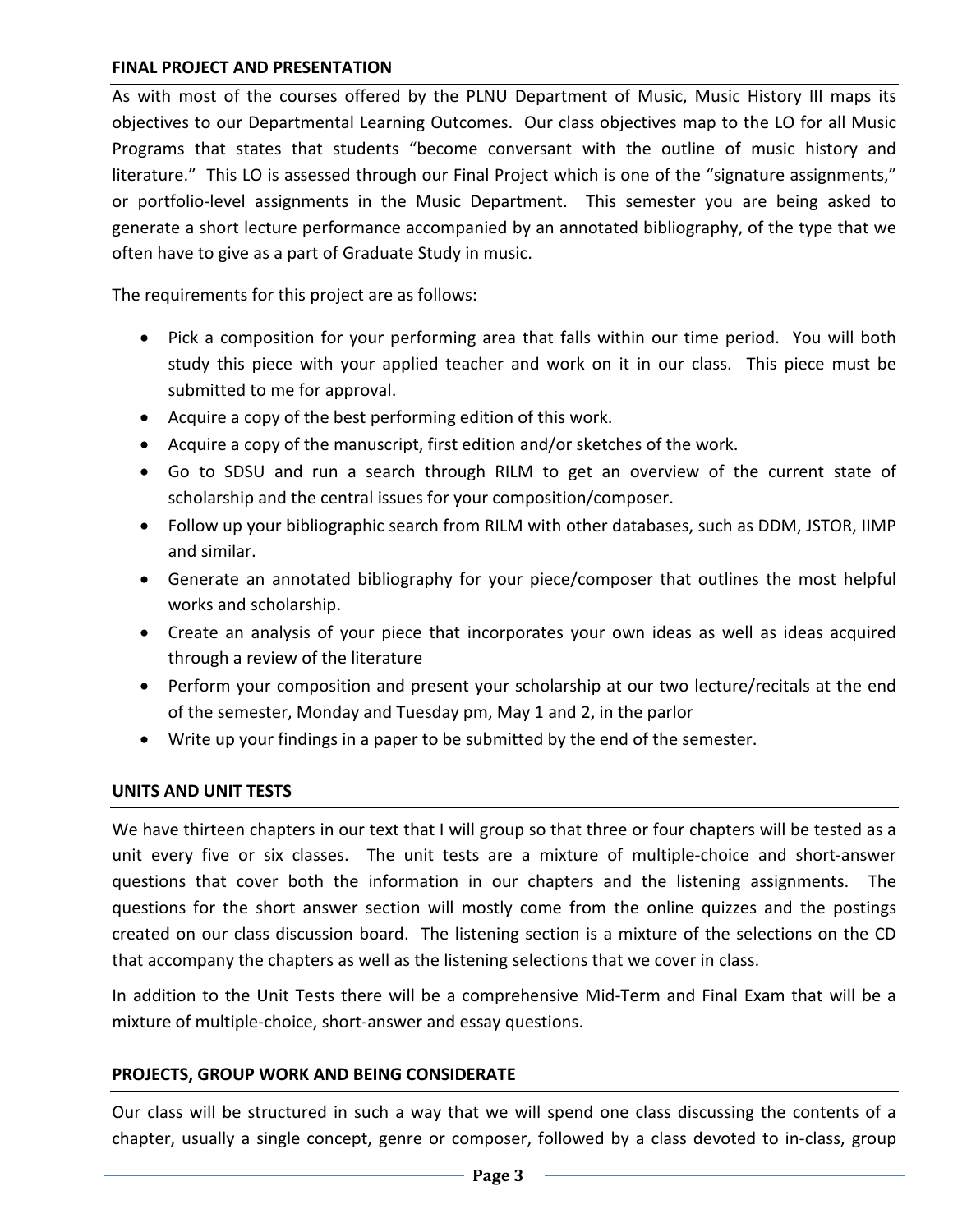work, researching related music and composers. We then follow up our class sessions by posting our work on the Canvas discussion boards or with an online quiz. You should plan on one posting and one online quiz per week.

Since at least one of our classes each week is devoted to doing in-class research, I am asking that you regularly bring a web-enabled device to each class. That is, if you own a laptop or tablet, please bring these items to class along with a set of headphones. Please realize that it is impossible to accomplish much musically on the small screen of a smartphone and that phones will generally not be allowed in class.

However, I am also asking that you refrain from distracting our class by answering email, cruising Facebook, or engaging in activities that are not directly beneficial to our class, our subject and to the other students in the class. Having direct access to the web can be a tremendous help in a class such as ours, but it also presents a potential distraction that can impede our class discussions and activities. Please be respectful of the time and investment of the students around you and avoid engaging in activities on the web during class time that present a distraction.

### **INCOMPLETES AND LATE ASSIGNMENTS**

All assignments are to be submitted/turned in by the beginning of the class session when they are due—including assignments posted in Canvas. Incompletes will only be assigned in extremely unusual circumstances.

#### **FINAL EXAMINATION POLICY**

Successful completion of this class requires taking the final examination **on its scheduled day**. The final examination schedule is posted on the [Class Schedules](http://www.pointloma.edu/experience/academics/class-schedules) site. No requests for early examinations or alternative days will be approved.

#### **PLNU COPYRIGHT POLICY**

Point Loma Nazarene University, as a non-profit educational institution, is entitled by law to use materials protected by the US Copyright Act for classroom education. Any use of those materials outside the class may violate the law.

#### **PLNU ACADEMIC HONESTY POLICY**

Students should demonstrate academic honesty by doing original work and by giving appropriate credit to the ideas of others. Academic dishonesty is the act of presenting information, ideas, and/or concepts as one's own when in reality they are the results of another person's creativity and effort. A faculty member who believes a situation involving academic dishonesty has been detected may assign a failing grade for that assignment or examination, or, depending on the seriousness of the offense, for the course. Faculty should follow and students may appeal using the procedure in the university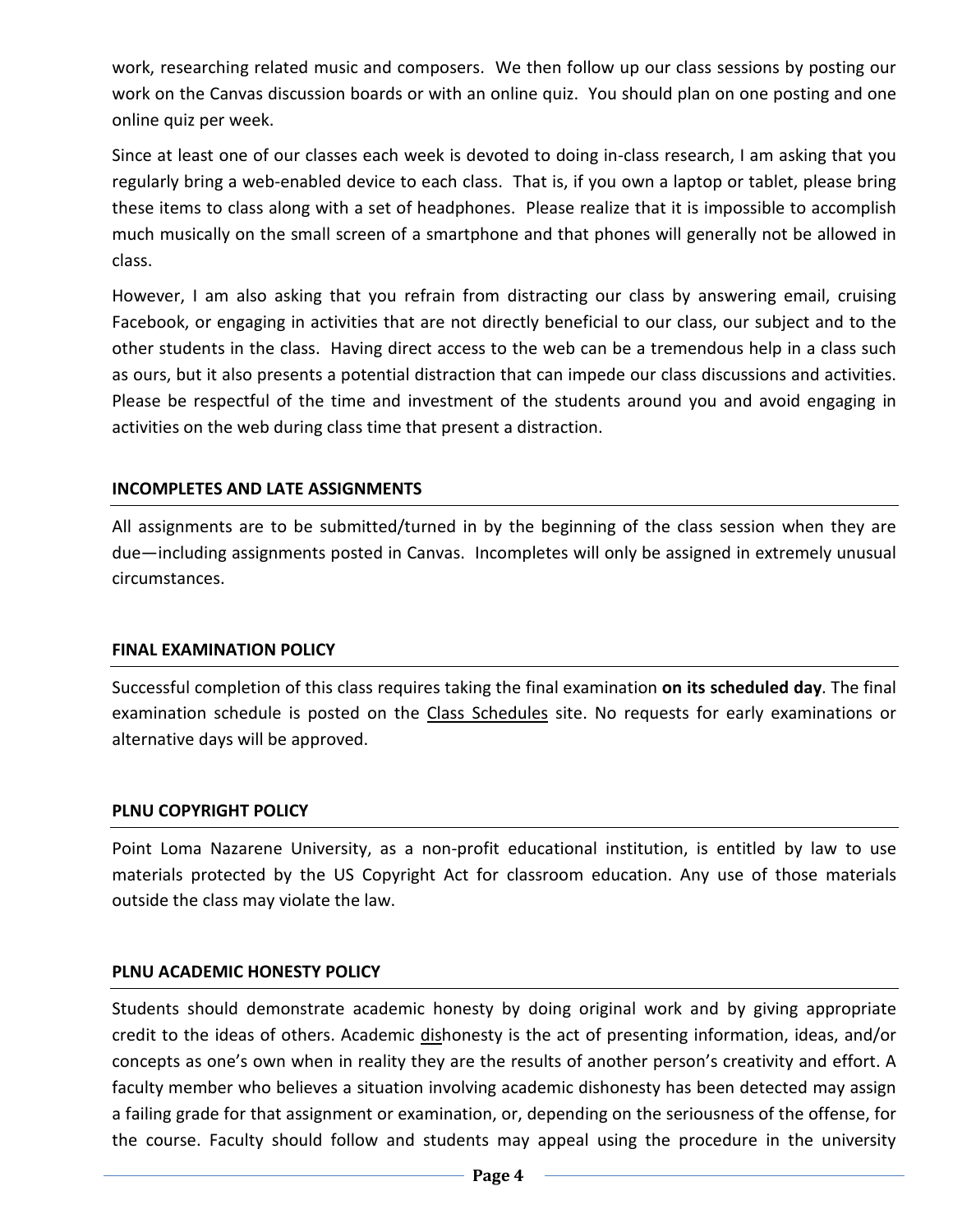Catalog. See [Academic Policies](http://catalog.pointloma.edu/content.php?catoid=18&navoid=1278) for definitions of kinds of academic dishonesty and for further policy information.

### **PLNU ACADEMIC ACCOMMODATIONS POLICY**

If you have a diagnosed disability, please contact PLNU's Disability Resource Center (DRC) within the first two weeks of class to demonstrate need and to register for accommodation by phone at 619-849- 2486 or by e-mail at [DRC@pointloma.edu.](mailto:DRC@pointloma.edu) See [Disability Resource Center](http://www.pointloma.edu/experience/offices/administrative-offices/academic-advising-office/disability-resource-center) for additional information.

#### **PLNU ATTENDANCE AND PARTICIPATION POLICY**

Regular and punctual attendance at all classes is considered essential to optimum academic achievement. If the student is absent from more than 10 percent of class meetings, the faculty member can file a written report which may result in de-enrollment. If the absences exceed 20 percent, the student may be de-enrolled without notice until the university drop date or, after that date, receive the appropriate grade for their work and participation. See [Academic Policies](http://catalog.pointloma.edu/content.php?catoid=18&navoid=1278) in the Undergraduate Academic Catalog.

#### **RECOMMENDED SOFTWARE AND UTILITIES**

#### Google Chrome—free [http://chrome.google.com](http://chrome.google.com/)

Since this class is devoted to European art music then by extension it also involves European languages. Google Chrome will automatically pop up and ask if you would like to translate pages that are not in English. Google Chrome is also the only browser currently on the market that is fully html 5 compliant. You will notice that a great deal of what is listed on our Listening List will not show up if you use Safari, Firefox or IE. Until such a time as the other browsers catch up to the current standards I would encourage you to make Chrome your default browser for the semester.

#### VLC player—free <http://www.videolan.org/vlc/index.html>

VLC player really should be on your computer. It is a terrific utility and will allow you to play just about any type of media. It also does a good job of converting some media to other formats, although its conversion abilities are hardware dependent and therefore vary between PC and Mac.

### Google Cast Extension for Chrome—free

Chrome.google.com for OS X or Windows Apple App Store for iOS Google Play Store for Android

We will often be using Chromecast in our class to push content from our devices up to the main screen in class. As long as you are using the Chrome browser (which is available for all devices and OS's, you should be able to connect to the data projector.